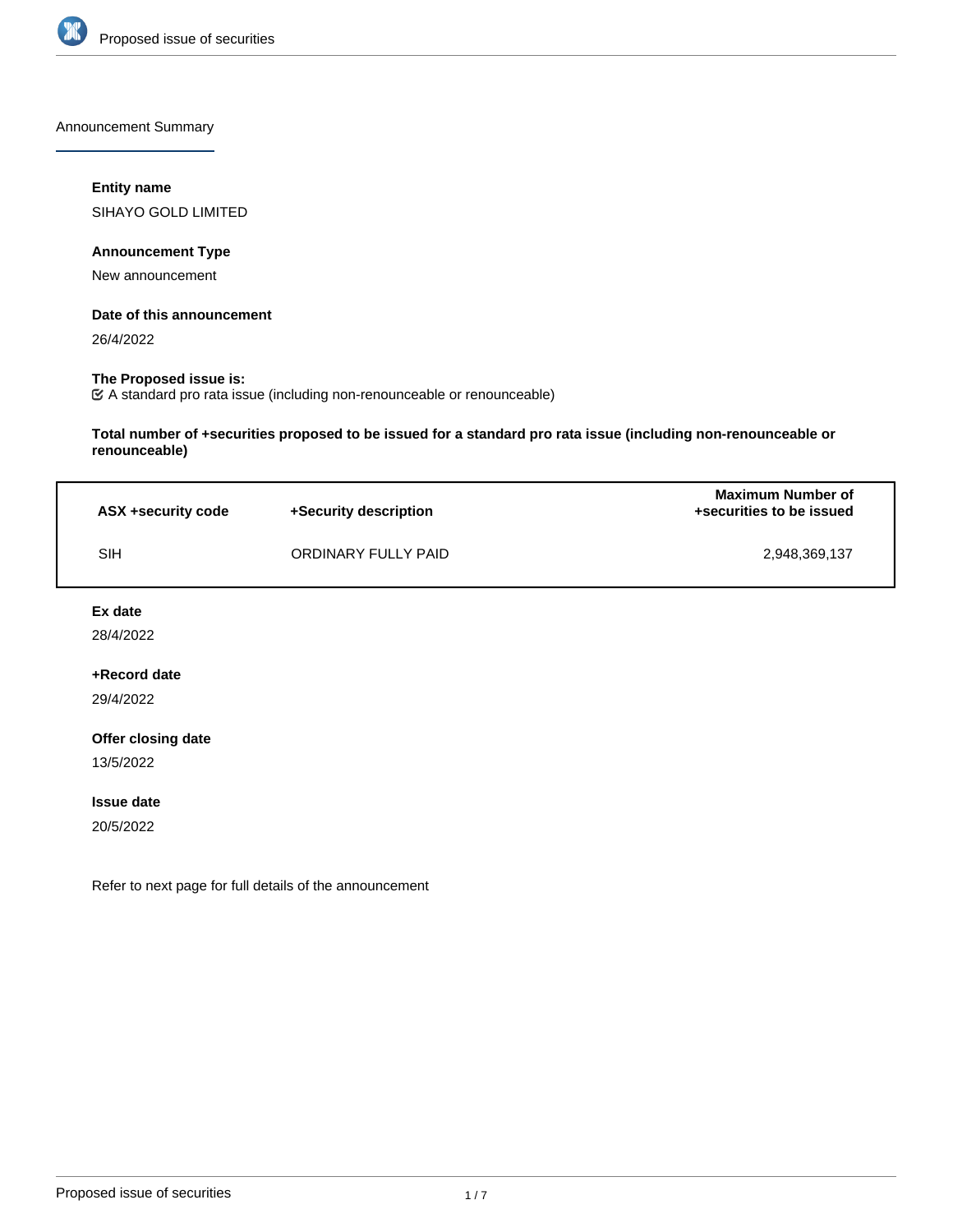

# Part 1 - Entity and announcement details

# **1.1 Name of +Entity**

SIHAYO GOLD LIMITED

We (the entity named above) give ASX the following information about a proposed issue of +securities and, if ASX agrees to +quote any of the +securities (including any rights) on a +deferred settlement basis, we agree to the matters set out in Appendix 3B of the ASX Listing Rules.

If the +securities are being offered under a +disclosure document or +PDS and are intended to be quoted on ASX, we also apply for quotation of all of the +securities that may be issued under the +disclosure document or +PDS on the terms set out in Appendix 2A of the ASX Listing Rules (on the understanding that once the final number of +securities issued under the +disclosure document or +PDS is known, in accordance with Listing Rule 3.10.3C, we will complete and lodge with ASX an Appendix 2A online form notifying ASX of their issue and applying for their quotation).

**1.2 Registered Number Type**

**Registration Number**

ABN

77009241374

**1.3 ASX issuer code**

SIH

# **1.4 The announcement is**

New announcement

# **1.5 Date of this announcement**

26/4/2022

# **1.6 The Proposed issue is:**

A standard +pro rata issue (non-renounceable or renounceable)

# **1.6a The proposed standard +pro rata issue is:**

 $E$  + Non-renounceable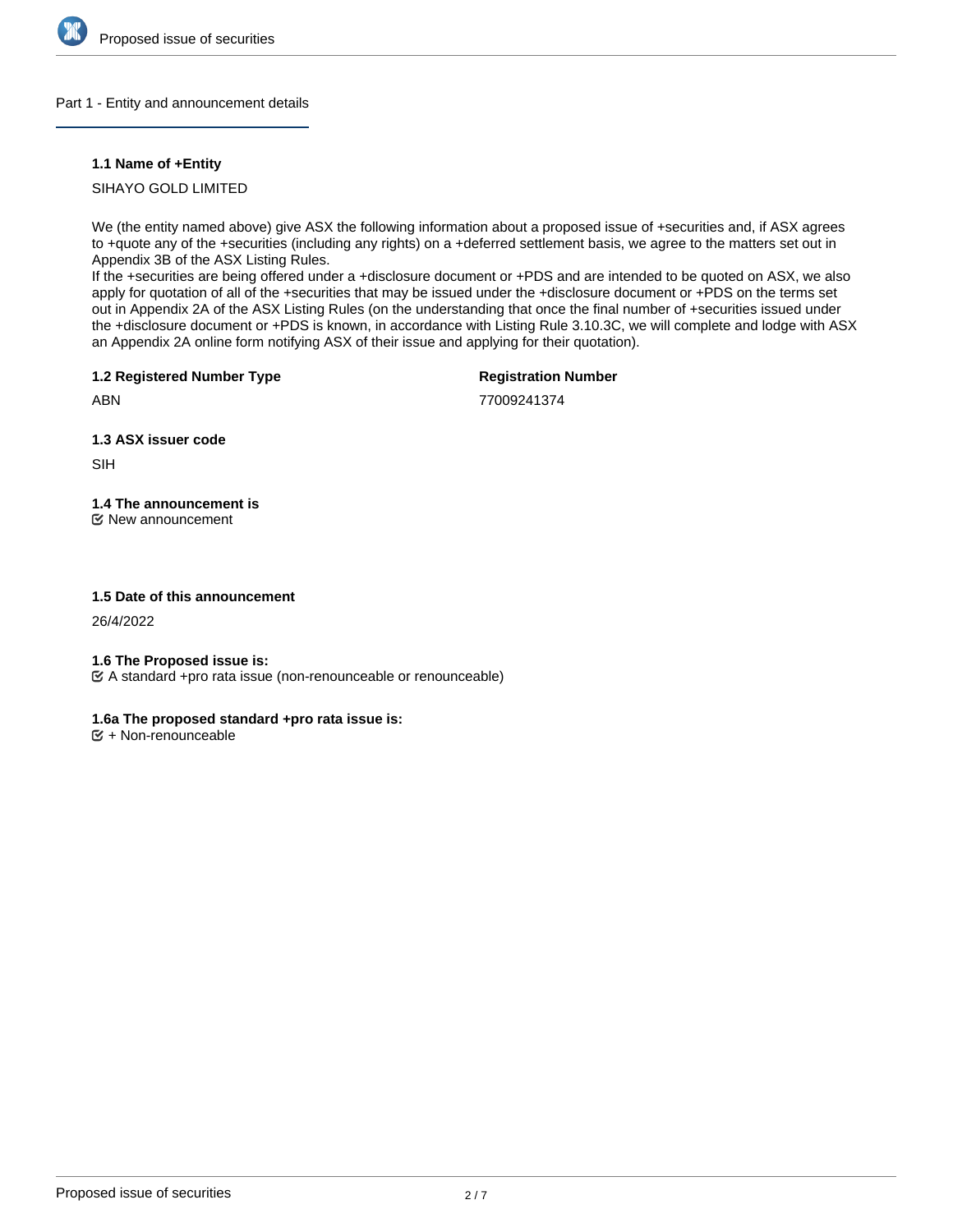

Part 3 - Details of proposed entitlement offer issue

Part 3A - Conditions

**3A.1 Do any external approvals need to be obtained or other conditions satisfied before the entitlement offer can proceed on an unconditional basis?**

No

Part 3B - Offer details

**Class or classes of +securities that will participate in the proposed issue and class or classes of +securities proposed to be issued**

**ASX +security code and description**

SIH : ORDINARY FULLY PAID

**Is the proposed security a 'New class' (+securities in a class that is not yet quoted or recorded by ASX) or an 'Existing class' (additional securities in a class that is already quoted or recorded by ASX)?** Existing class

**Will the proposed issue of this +security include an offer of attaching +securities?**  $\mathfrak{S}$  No  $\mathfrak{S}$  No  $\mathfrak{S}$  No

**If the entity has quoted company options, do the terms entitle option holders to participate on exercise?**

Details of +securities proposed to be issued

# **ASX +security code and description**

SIH : ORDINARY FULLY PAID

**ISIN Code (if Issuer is a foreign company and +securities are non CDIs)**

**ISIN Code for the entitlement or right to participate in a non-renounceable issue (if Issuer is foreign company and +securities are non CDIs)**

**Offer ratio (ratio to existing holdings at which the proposed +securities will be issued)**

**The quantity of additional +securities For a given quantity of +securities to be issued** 4 **held** 5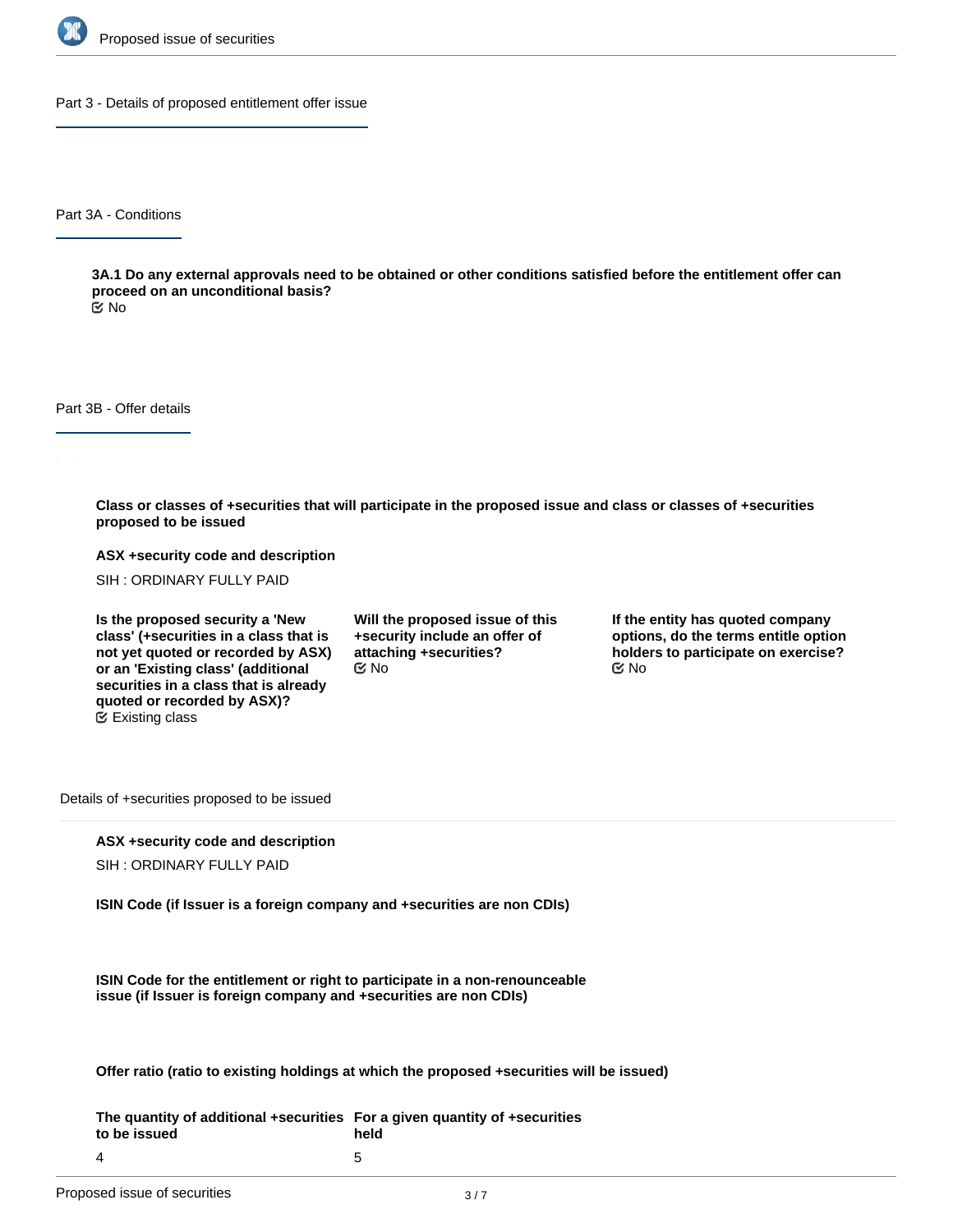| What will be done with fractional<br>entitlements?  | Maximum number of +securities<br>proposed to be issued (subject to<br>rounding) |
|-----------------------------------------------------|---------------------------------------------------------------------------------|
| Fractions rounded down to the nearest 2.948.369.137 |                                                                                 |
| whole number or fractions disregarded               |                                                                                 |

#### **Offer price details for retail security holders**

| In what currency will the offer be | What is the offer price per +security |
|------------------------------------|---------------------------------------|
| made?                              | for the retail offer?                 |
| AUD - Australian Dollar            | AUD 0.00400                           |

#### **Oversubscription & Scale back details**

**Will individual +security holders be permitted to apply for more than their entitlement (i.e. to over-subscribe)?** Yes

#### **Describe the limits on over-subscription**

Eligible Shareholders can subscribe for new shares above their Entitlement and apply for Shortfall Shares under the Shortfall Offer. Allocation of the Shortfall Shares will be at the discretion of the Board in conjunction with the Joint Underwriters.

**Will a scale back be applied if the offer is over-subscribed?** Yes

#### **Describe the scale back arrangements**

If the Offer is oversubscribed (by take up of Entitlements and applications for Shortfall Shares by Eligible Shareholders), scale back will be applied to applications under the Shortfall Offer on a pro-rata basis to the respective shareholdings of Eligible Shareholders.

#### **Will these +securities rank equally in all respects from their issue date with the existing issued +securities in that class?** Yes

Part 3C - Timetable

**3C.1 +Record date** 29/4/2022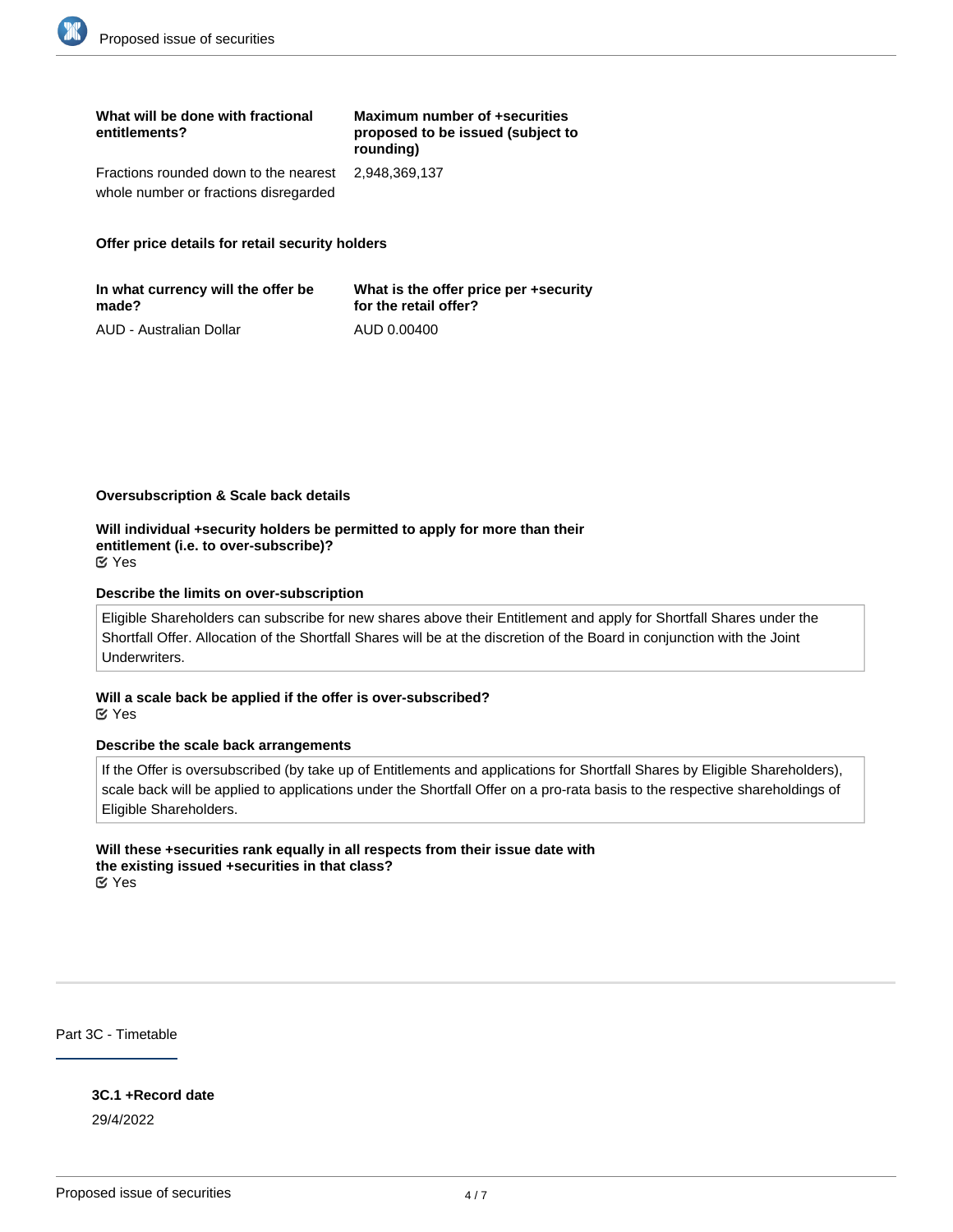

# **3C.2 Ex date**

28/4/2022

# **3C.4 Record date**

29/4/2022

**3C.5 Date on which offer documents will be sent to +security holders entitled to participate in the +pro rata issue**

4/5/2022

# **3C.6 Offer closing date**

13/5/2022

# **3C.7 Last day to extend the offer closing date**

10/5/2022

# **3C.9 Trading in new +securities commences on a deferred settlement basis**

16/5/2022

**3C.11 +Issue date and last day for entity to announce results of +pro rata issue**

20/5/2022

**3C.12 Date trading starts on a normal T+2 basis** 23/5/2022

# **3C.13 First settlement date of trades conducted on a +deferred settlement basis and on a normal T+2 basis**

25/5/2022

Part 3E - Fees and expenses

**3E.1 Will there be a lead manager or broker to the proposed offer? ⊠**No

**3E.2 Is the proposed offer to be underwritten?** Yes

# **3E.2a Who are the underwriter(s)?**

Provident Minerals Pte Ltd, PT Saratoga Investama Sedaya, Eastern Fields Developments Limited, Goldstar Mining Asia Resources (L) BHD, Asian Metal Mining Developments Limited and Tribeca Investment Partners Pty Ltd (together the "Joint Underwriters").

# **3E.2b What is the extent of the underwriting (ie the amount or proportion of the offer that is underwritten)?**

The Joint Underwriters will jointly underwrite the Offer up to a value of \$9,666,667 being 81.97% of the funds to be raised under the Offer and equal to 2,416,666,667 Shares.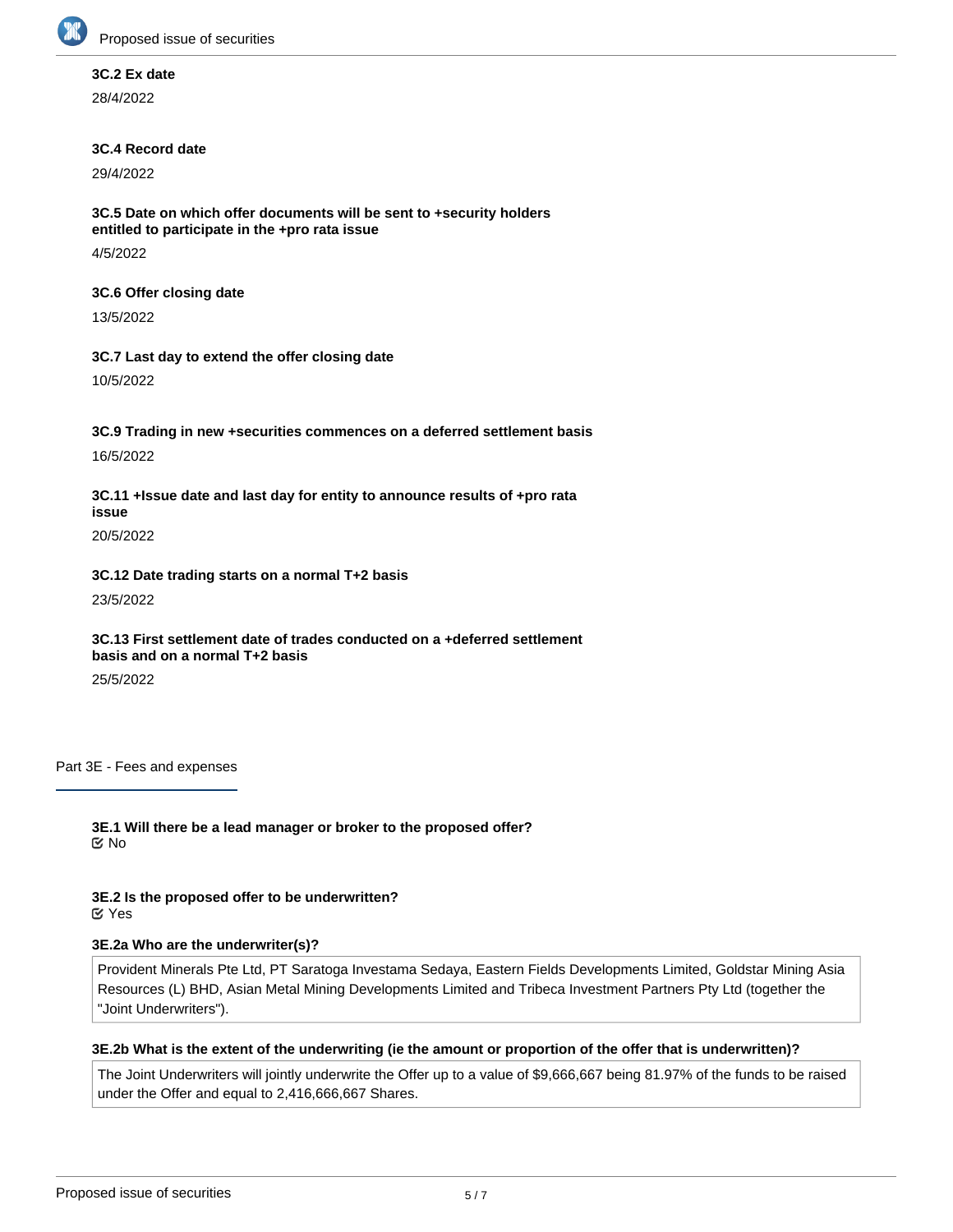

#### **3E.2c What fees, commissions or other consideration are payable to them for acting as underwriter(s)?**

The Company will not pay the Joint Underwriters a fee.

#### **3E.2d Please provide a summary of the significant events that could lead to the underwriting being terminated**

Please refer to the Prospectus dated 26 April 2022 (section 6.4.1).

# **3E.2e Is a party referred to in listing rule 10.11 underwriting or sub-underwriting the proposed offer?** Yes

# **3E.2e (i) What is the name of that party?**

Provident Minerals Pte Ltd (a Joint Underwriter) and Gavin Caudle, a director (sub-underwriter).

# **3E.2e (ii) What is the extent of their underwriting or sub-underwriting (ie the amount or proportion of the offer they have underwritten or sub-underwritten)?**

Provident Minerals Pte Ltd has agreed with the Company to partially underwrite the Offer up to \$4,044,828, equivalent to approximately 1,011,207,078 Shares. Gavin Caudle has agreed with the Joint Underwriters to sub-underwrite the Offer up to US\$500,000 (A\$666,667 based on an exchange rate of A\$1:US\$0.75), equivalent to approximately 166,666,667 Shares. Please refer to the Prospectus dated 26 April 2022 for further information.

#### **3E.2e (iii) What fee, commission or other consideration is payable to them for acting as underwriter or sub-underwriter?**

The Company will not pay the Joint Underwriters or Gavin Caudle a fee.

# **3E.3 Will brokers who lodge acceptances or renunciations on behalf of eligible +security holders be paid a handling fee or commission?**

No

# **3E.4 Details of any other material fees or costs to be incurred by the entity in connection with the proposed offer**

Please refer to the Prospectus dated 26 April 2022 for full details on fees of the offer.

Part 3F - Further Information

# **3F.1 The purpose(s) for which the entity intends to use the cash raised by the proposed issue**

Proceeds will be used to repay shareholder loans, complete drilling programs at Sihorbo South and Sihayo Underground as well as associated concept studies, continue permitting of the Sihayo Starter Project and to provide general working capital.

**3F.2 Will holdings on different registers or subregisters be aggregated for the purposes of determining entitlements to the issue?** No

**3F.3 Will the entity be changing its dividend/distribution policy if the proposed issue is successful?** No

**3F.4 Countries in which the entity has +security holders who will not be eligible to participate in the proposed issue**

Nil.

**3F.5 Will the offer be made to eligible beneficiaries on whose behalf eligible nominees or custodians hold existing +securities**